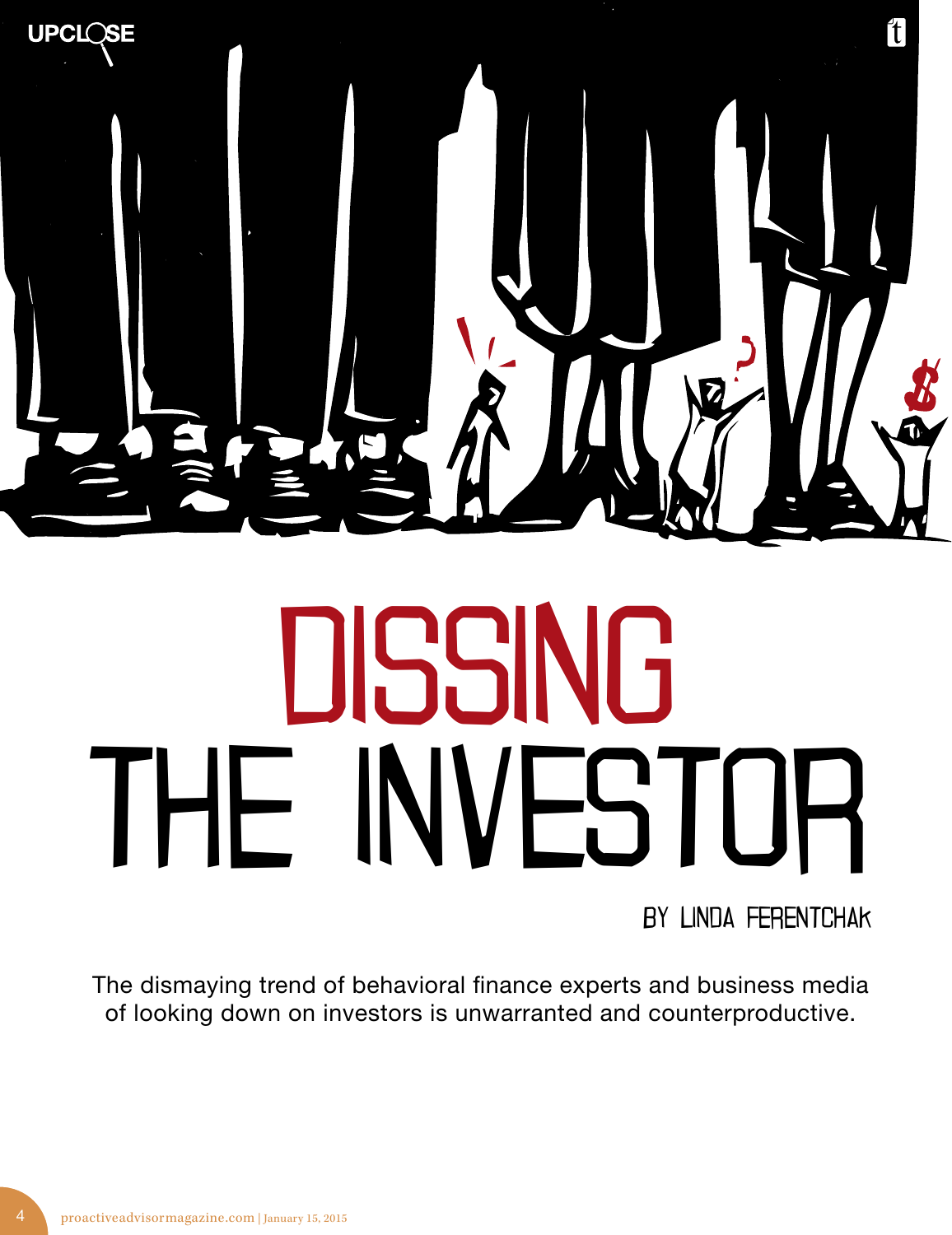

opular financial advice all too often can be summed up with the statement that the average person is incompetent when it comes to investing, either making bad decisions or paying too much for too little—whether professional advice or investment returns. It's all "because of their bad behavior" says one psychologist and behavioral finance expert, sounding like a frustrated parent dealing with a two-year-old. P

This attitude is part of what seems to be a growing trend that views the investor as incapable of making the right decision and who therefore requires laws and institutions to impose "correct" behavior. But disrespecting the investor is a corrosive trend that could cause far more damage than the so-called "bad behavior." The reality of behavioral finance is that it helps establish the need for active investment management.

The average investor is not a foolish person. To accumulate the funds to invest, they had to first acquire those funds and then have the discipline to save rather than live for the moment. They had to be able to envision the future consequences of having or not having money and make decisions based on what they perceived as good for their future. To some degree, they had to be cautious, aware that maintaining sufficient financial resources is critical, and that the wrong investment at the wrong time could cost them their savings.

#### Disrespecting the investor is a corrosive trend that could cause far more damage than so-called "bad behavior."

In choosing to work with a financial advisor, investors acknowledge that they are not experts at investing and that someone else may have a better insight on how to help them reach their financial goals. It's similar to accepting that there is a knowledge base and skill set behind being a good plumber that can't be replaced with guesswork and "do-it-yourselfism." Yet, ironically, working with a financial advisor is viewed by many in the media as foolish because it entails paying fees that could reduce returns.

When one looks at what the behavioral financial crowd has branded as counterproductive investment behaviors, it becomes obvious that these are deeply embedded and common human tendencies, and even survival tactics. Traits that have enabled mankind to prosper as a species can be strengths in the investment process. Instead of denying the value of behavioral traits, it is more effective to acknowledge their reality and put them to work.

#### Emotional decision-making

Great businesses are generally built by visionaries, the individuals who are emotionally involved in the success of the product and who make decisions based on their emotional involvement decisions that often make no sense in terms of the numbers. An investor who is not emotionally involved in the success of his or her portfolio would seem to have no reason to invest in the first place. The trick is channeling that emotional commitment to positive outcomes over the long term, rather than spur-of-the-moment decision-making driven by the emotions of fear and greed.

*continue on pg. 11*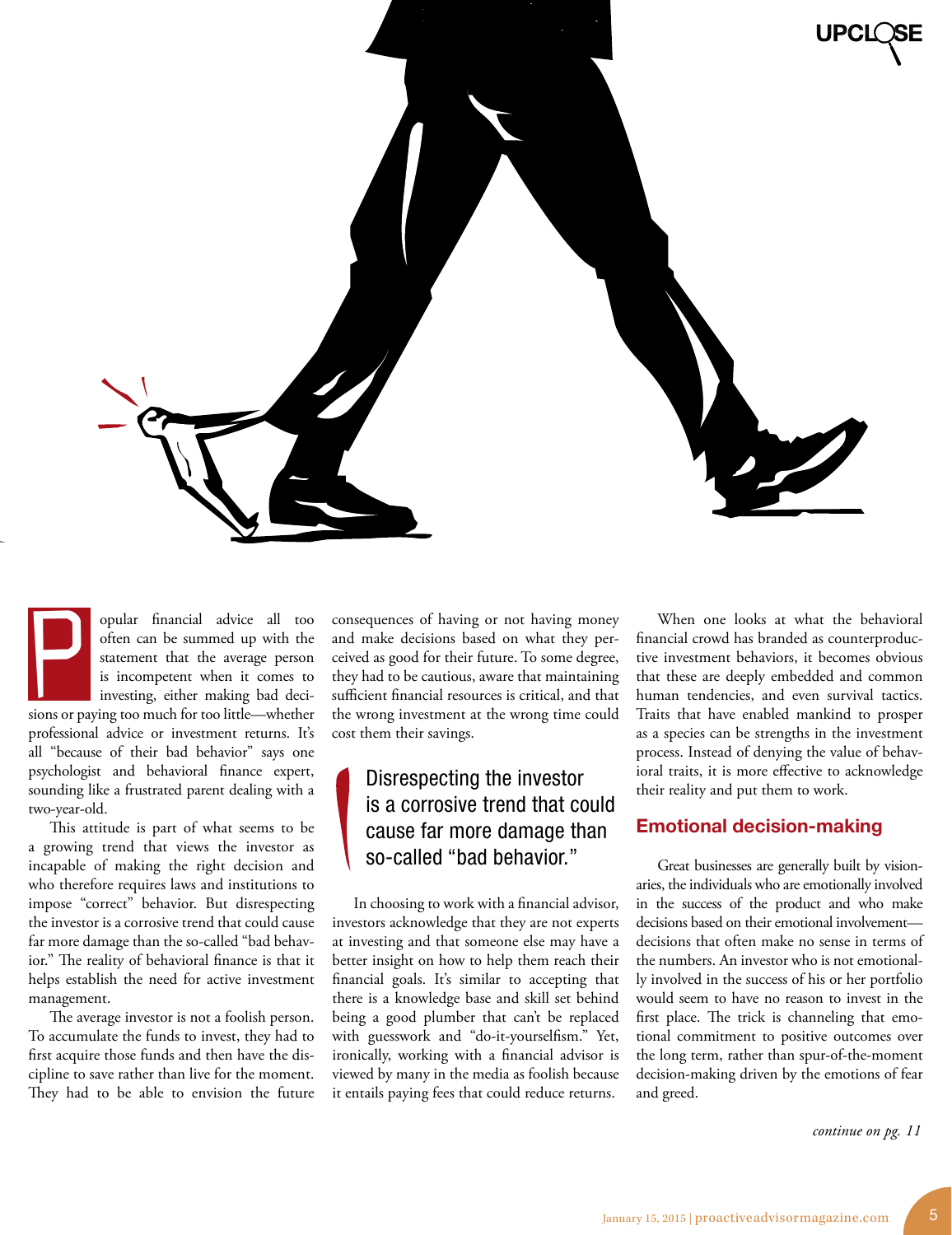#### Loss aversion

Loss aversion is a great investing trait as long as it doesn't paralyze the investor. Bob Maynard, Chief Investment Officer at the Public Retirement System of Idaho, makes the observation that the cockroach has one of the best long-term success rates of any creature. Yet, it has only one defense mechanism: running in the opposite direction from a puff of air. Minimizing losses keeps investors committed to investing and more willing to invest when markets move upward.

#### Mental accounting

Mental accounting is another trait that makes good sense for individuals. Mental accounting refers to the tendency of people to put their assets in different mental compartments—i.e. the holiday gift fund, the college fund, the vacation fund, the retirement fund, the mad-money fund, etc. The challenge is that it may make it difficult for people to grasp their financial situation as a whole. Yes, all assets are the same in the end, but compartmentalizing makes it easier to make decisions about money and it may help individuals diversify their investments, taking greater risks in accounts with longer time frames, while protecting other funds that are essential to shorter-term needs.

*continue on pg. 13*

## BASE YOUR ON REAL PERFORM

ADVISOR management SELECTION models using Evaluate active third-party verified track records

#### Theta Research:

- ✦ A dynamic repository of actual performance data on actively managed investment models
- ✦ Reconstructs historical track records from statements generated by third-party custodians and brokerage firms
- Ranked performance and risk statistics allow for detailed analysis of each model

**Limited time offer** — Save up to 50% on your first-year subscription. Call today or visit www. thetaresearch.com/proactive for more information.



*Because nothing beats verified, actual performance*

**www.thetaresearch.com 512-628-5201** info@thetaresearch.com

#### The lessons of oil

The "failure of imagination"—the inability of most people to imagine extreme outcomes—has been highlighted again by oil's price drop and its potential second-order consequences.



#### Arguments for active management get stronger

More financial advisors and market analysts are favoring active management for its ability to navigate risk in 2015, according to an Investment News survey.



L**RNKS OF WEEK** 

#### 10 ways wealth management firms can beat rivals

Mercer identifies the important and manageable things advisors can do to better compete in today's environment.